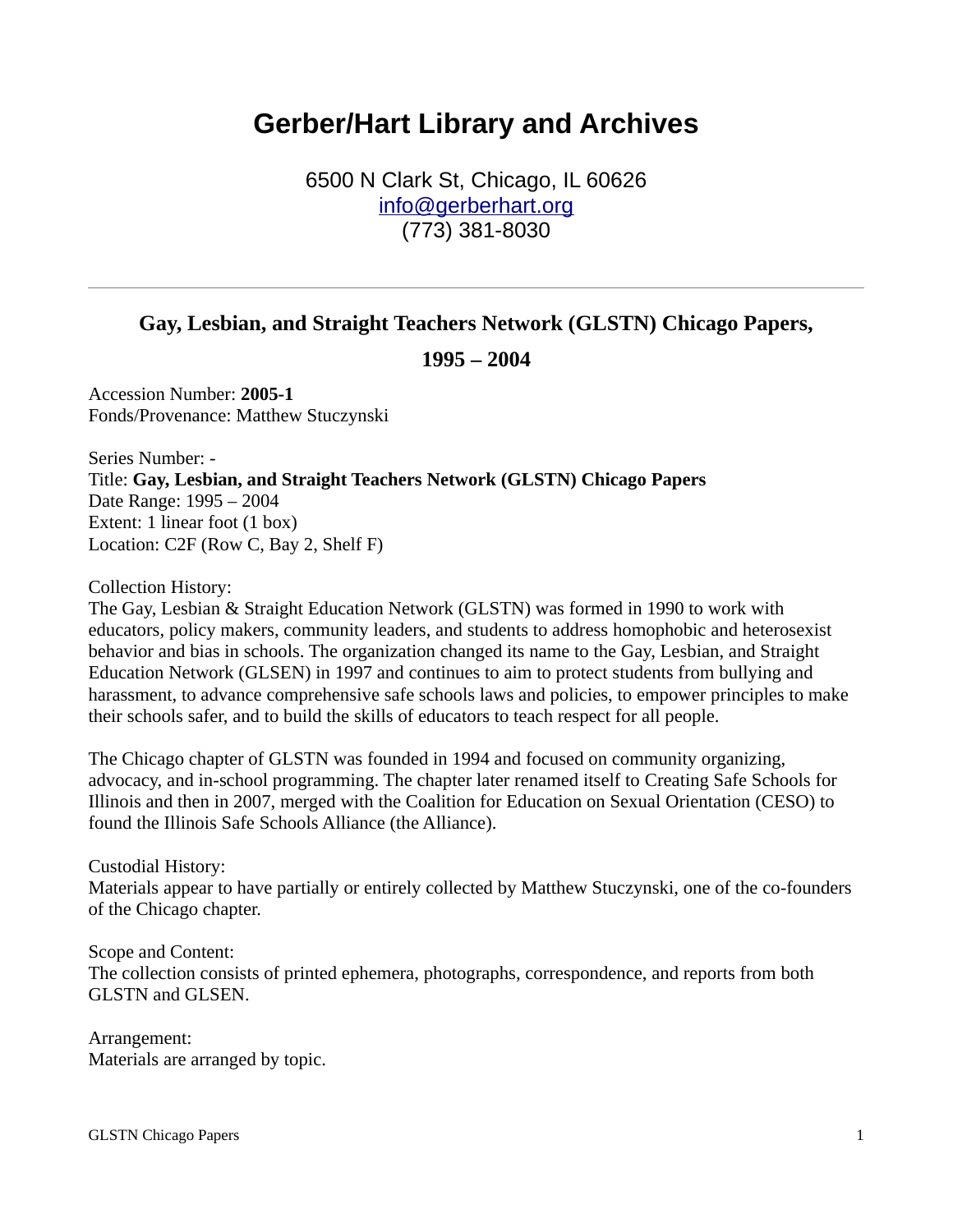Series: 1 8x6 and 8x10 Photographs of GLSTN Save Our Schools/Save Our Students Campaign Tabling at HRC OutVote '96 Political Convention | 1996 2 4x6 Photographs of Miscellaneous Events | 1996 – 1997 3 GLSEN Nomination to the Chicago Gay and Lesbian Hall of Fame – Applications, Chapter History, News Clippings, and Miscellaneous | 1998 – 2000 4 GLSEN Chicago Chapter Annual Program – Reflection, Planning, and Structure | 1996 – 1997 5 GLSEN Chapter Application Packet | Undated 6 GLSTN Chicago Chapter Articles of Incorporation | 1996 7 GLSTN/GLSEN Pamphlet, Fliers, Chapter Timeline, Press Releases, Handouts, and Miscellaneous | 1994 – 2002 8 Membership Directories | 1997 – 1999 9 Steering Committee (Board of Directors) | 1997 – 1999 10 Grant Applications | 1997 – 2000 11 Expense Reports, Tax Information, and Miscellaneous Financial Documents | 1995 – 2000 12 Correspondence | 1994 – 2000 13 Requests for LGBT Research | Undated 14 GLSTN/GLSEN Scholarship – Fliers and Correspondence | 1997 – 2003 15 Programs for Conferences and Training Materials on LGBT Youth | 1994 – 2000 16 "2nd Annual Midwest Regional Conference on Ending Homophobia in the Schools" Packet | 1996 17 "Creating Safe Schools for Gay and Lesbian Students: A Resource Guide for Educators and Service Providers" by PFLAG and GLSTN Chicago Chapters | 1994 – 1997 18 "Understanding Our Roots: Branching Toward the Future, The 1994 Chicagoland Area Lesbian,

Gay, Bisexual and Ally Student Leadership Conference" Packet | 1994

19 "Impacting Your Community's School Board" GLSTN National Conference Presentation | 1997

20 *It's Elementary* Film – Flier, Poster, and GLSTN Introductory Speech | 1997

21 *Out of the Past* Film Screening | 1998

22 GLSTN Chicago Prom | 1996 – 1997

23 Meeting Agendas, Fliers, and Calendars | 1994 – 2000

24 Miscellaneous Event and Meeting Fliers | 1995 – 2002

25 "Homophobia 101" Packet | Undated

26 National Lesbian and Gay History Month Packet | 1995

27 Mailing List Labels | Undated

28 Business Cards and Miscellaneous Addresses | Undated

29 GLSTN/GLSEN National Press Releases, Reports, and Miscellaneous Documents | 1995 – 2000

30 GLSTN/GLSEN National Newsletters | 1994 – 1997

31 GLAAD Awards and Media Messaging Guides and Worksheets | 1999

32 News Clippings on GLSTN/GLSEN and LGBT Youth/Education | 1994 – 2000

33 Articles and Presentations on Miscellaneous LGBT Issues | 1994 – Undated

34 Articles and Fliers on GLSTN Sent to Leslie Anna Ramyk of WPWR-TV Channel 50 [Largely Duplicated Elsewhere in Collection] | 1996

35 Folder Labeled "Archives" - *The Color Triangle* and the Chicago Gay and Lesbian Hall of Fame Nomination Form | 1999

36 Miscellaneous Chicago and National Organizations – Pamphlets, Correspondence, and Miscellaneous | 1995 – 1999

37 Miscellaneous Documents | Undated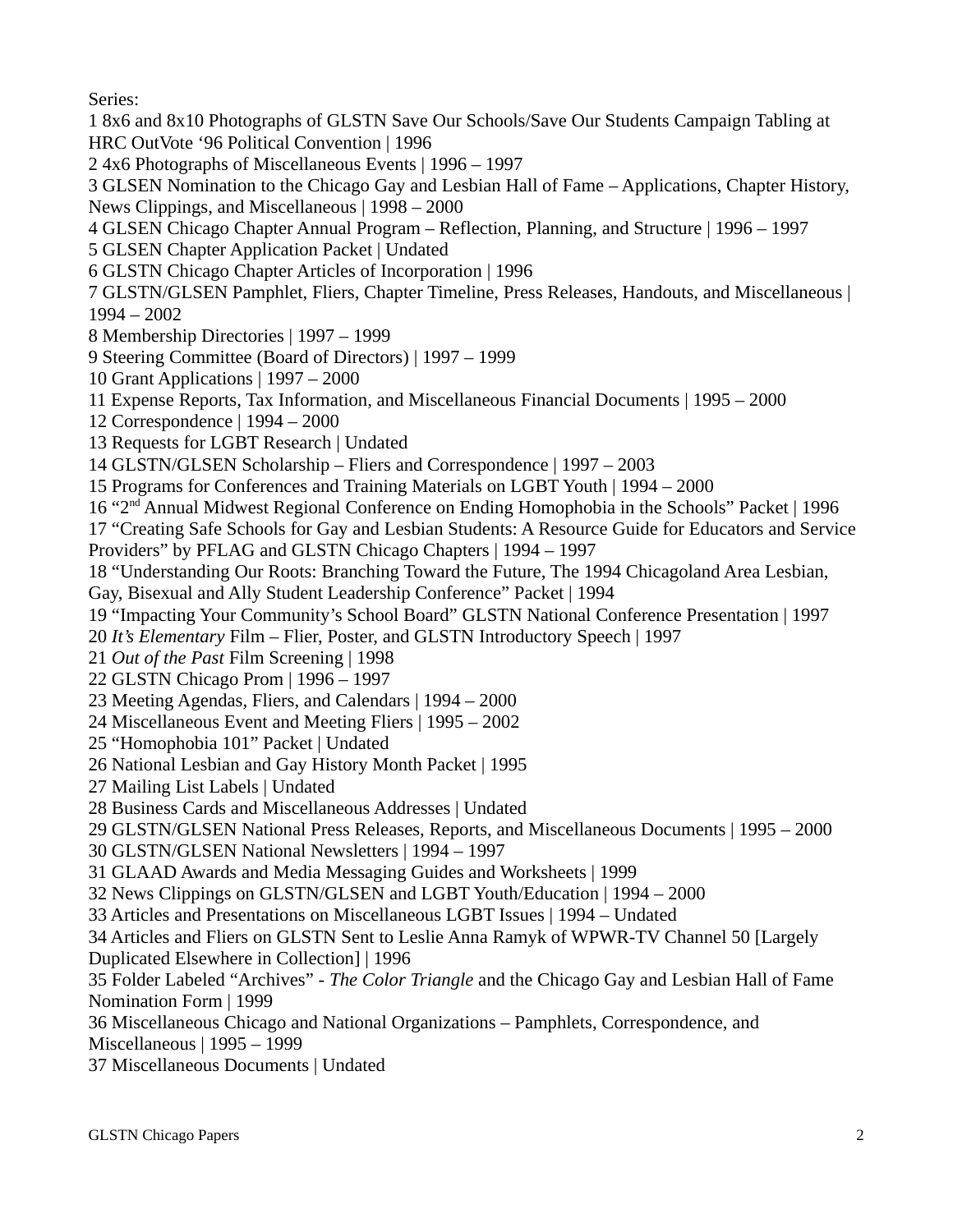Container List:

- **0. Finding Aid**
- **1. 8x6 and 8x10 Photographs of GLSTN Save Our Schools/Save Our Students Campaign Tabling at HRC OutVote '96 Political Convention, 1996**
- **2. 4x6 Photographs of Miscellaneous Events, 1996 1997**
- **3. GLSEN Nomination to the Chicago Gay and Lesbian Hall of Fame Applications, Chapter History, News Clippings, and Miscellaneous, 1998 – 2000**
- **4. GLSEN Chicago Chapter Annual Program Reflection, Planning, and Structure, 1996 1997**
- **5. GLSEN Chapter Application Packet, Undated**
- **6. GLSTN Chicago Chapter Articles of Incorporation, 1996**
- **7. GLSTN/GLSEN Pamphlet, Fliers, Chapter Timeline, Press Releases, Handouts, and Miscellaneous, 1994 – 2002**
- **8. Membership Directories, 1997 1999**
- **9. Steering Committee (Board of Directors) 1997 1999**
	- 1. By-Laws, Member Agreement, Meeting Minutes, and Director Contact Information, 1997 1999
	- 2. Officer Election Statements and Ballots, 1997
- **10. Grant Applications, 1997 2000**
- **11. Expense Reports, Tax Information, and Miscellaneous Financial Documents, 1995 2000**
- **12. Correspondence, 1994 2000**
- **13. Requests for LGBT Research, Undated**
- **14. GLSTN/GLSEN Scholarship Fliers and Correspondence, 1997 2003**
- **15. Programs for Conferences and Training Materials on LGBT Youth, 1994 2000**
- **16. "2nd Annual Midwest Regional Conference on Ending Homophobia in the Schools" Packet, 1996**
- **17. "Creating Safe Schools for Gay and Lesbian Students: A Resource Guide for Educators and Service Providers" by PFLAG and GLSTN Chicago Chapters, 1994 – 1997**
- **18. "Understanding Our Roots: Branching Toward the Future, The 1994 Chicagoland Area Lesbian, Gay, Bisexual and Ally Student Leadership Conference" Packet, 1994**
- **19. "Impacting Your Community's School Board" GLSTN National Conference Presentation, 1997**
- **20.** *It's Elementary* **Film Flier, Poster, and GLSTN Introductory Speech, 1997**
- *21. Out of the Past* **Film Screening, 1998**
- **22. GLSTN Chicago Prom, 1996 1997**
	- 1. 1996
	- 2. 1997
- **23. Meeting Agendas, Fliers, and Calendars, 1994 2000**
- **24. Miscellaneous Event and Meeting Fliers, 1995 2002**
- **25. "Homophobia 101" Packet, Undated**
- **26. National Lesbian and Gay History Month Packet, 1995**
- **27. Mailing List Labels, Undated**
- **28. Business Cards and Miscellaneous Addresses, Undated**
- **29. GLSTN/GLSEN National Press Releases, Reports, and Miscellaneous Documents, 1995 2000**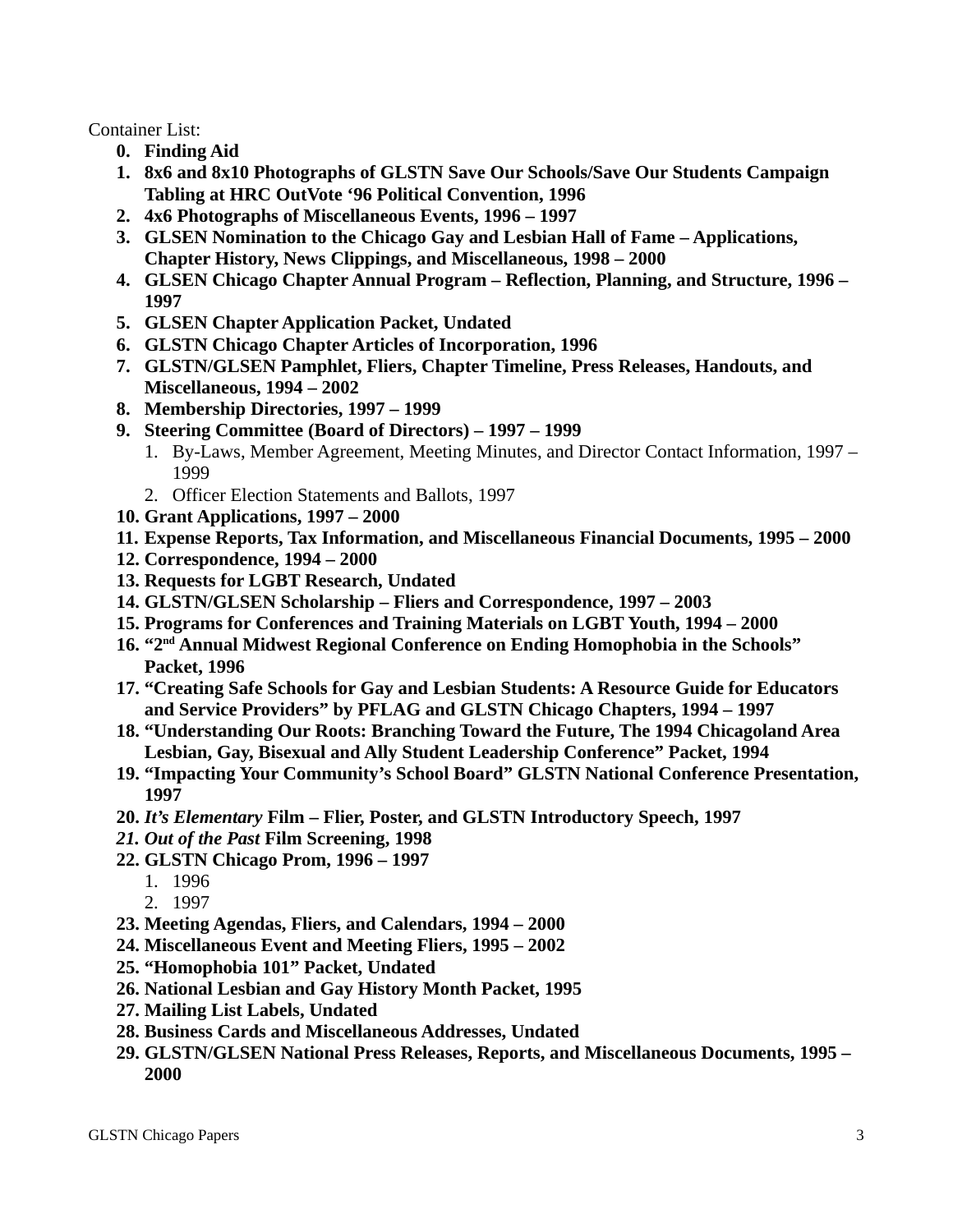- **30. GLSTN/GLSEN National Newsletters, 1994 1997**
- **31. GLAAD Awards and Media Messaging Guides and Worksheets, 1999**
- **32. News Clippings on GLSTN/GLSEN and LGBT Youth/Education, 1994 2000**
- **33. Articles and Presentations on Miscellaneous LGBT Issues, 1994 Undated**
- **34. Articles and Fliers on GLSTN Sent to Leslie Anna Ramyk of WPWR-TV Channel 50 [Largely Duplicated Elsewhere in Collection], 1996**
- **35. Folder Labeled "Archives"** *The Color Triangle* **and the Chicago Gay and Lesbian Hall of Fame Nomination Form, 1999**
- **36. Miscellaneous Chicago and National Organizations Pamphlets, Correspondence, and Miscellaneous, 1995 – 1999**
- **37. Miscellaneous Documents, Undated**

Separations: *CPNA Network News* September 1998 *En La Vida* Number 48, June 2000 *Gab* April 12 – 18, 2000 Gerber/Hart Library Newsletter March/April 2000 GLSEN Chicago Newsletter October 1997 November 1997 February 1998 March 1998 April 1998 May 1998 June 1998 August 1998 September 1998 October 1998 November 1998 January 1999 February 1999 March 1999 April 1999 May 1999 June 1999 September 1999 October 1999 November 1999 December 1999 January 2000 February 2000 March 2000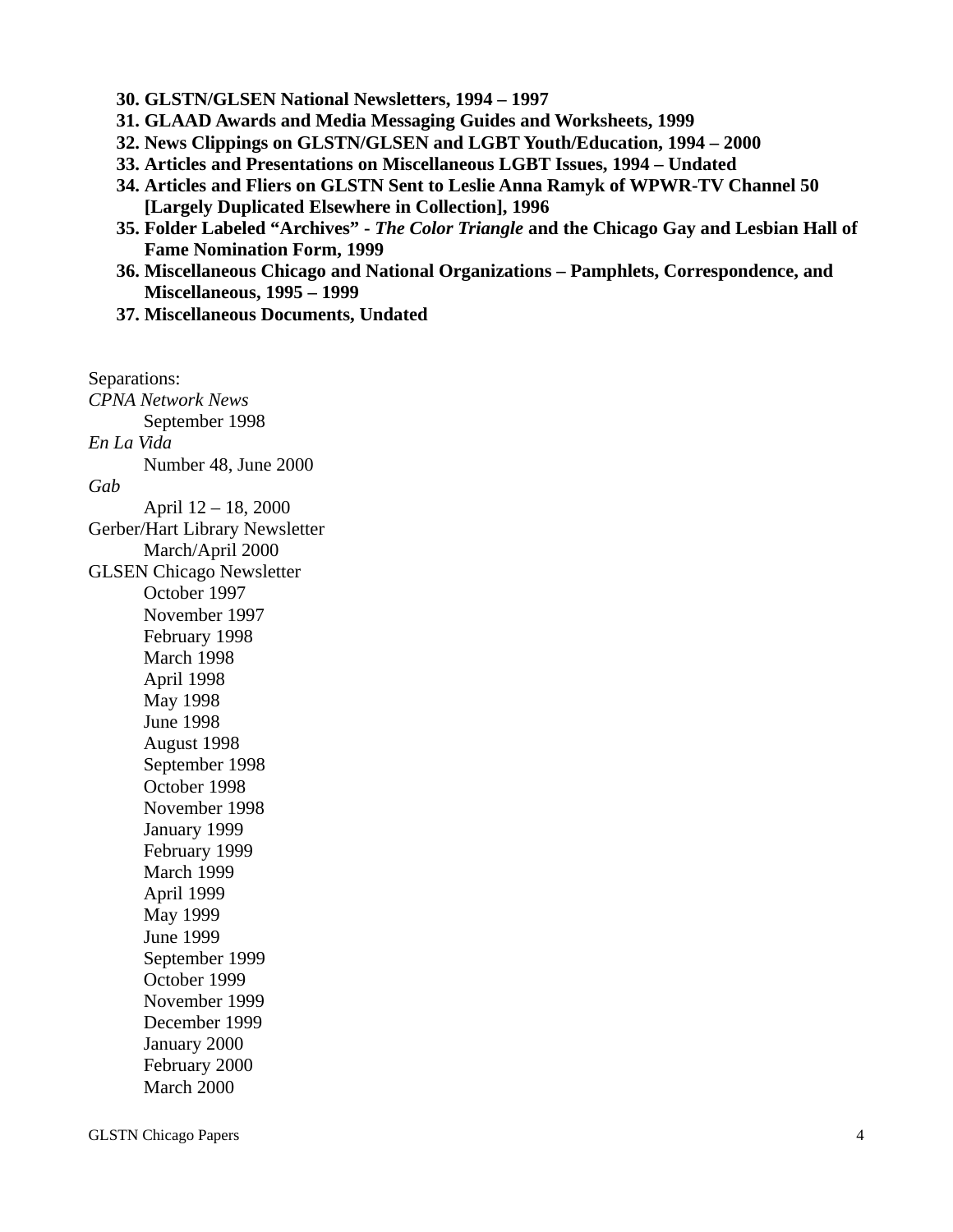April 2000 May 2000 June 2000 September 2000 November 2000 December 2000 February 2001 May 2001 October 2001, 3 copies November 2001, 3 copies December 2001 January 2002 February 2002, 2 copies March 2002 April 2002, 2 copies May 2002 June 2002 Fall 2002 Winter 2002 Spring 2003 Spring 2004 GLSTN Newsletter March 1995 April 1995 May 1995 June 1995, 2 copies September 1995 October 1995 November 1995 February 1996 [April?] 1996 May 1996 August 1996 September 1996 October 1996 November 1996 January 1997 February 1997 March 1997 April 1997 May 1997

## *Nightlines*

Number 357, January 22, 1997, 2 copies Number 375, May 28, 1997, 2 copies *Outlines*